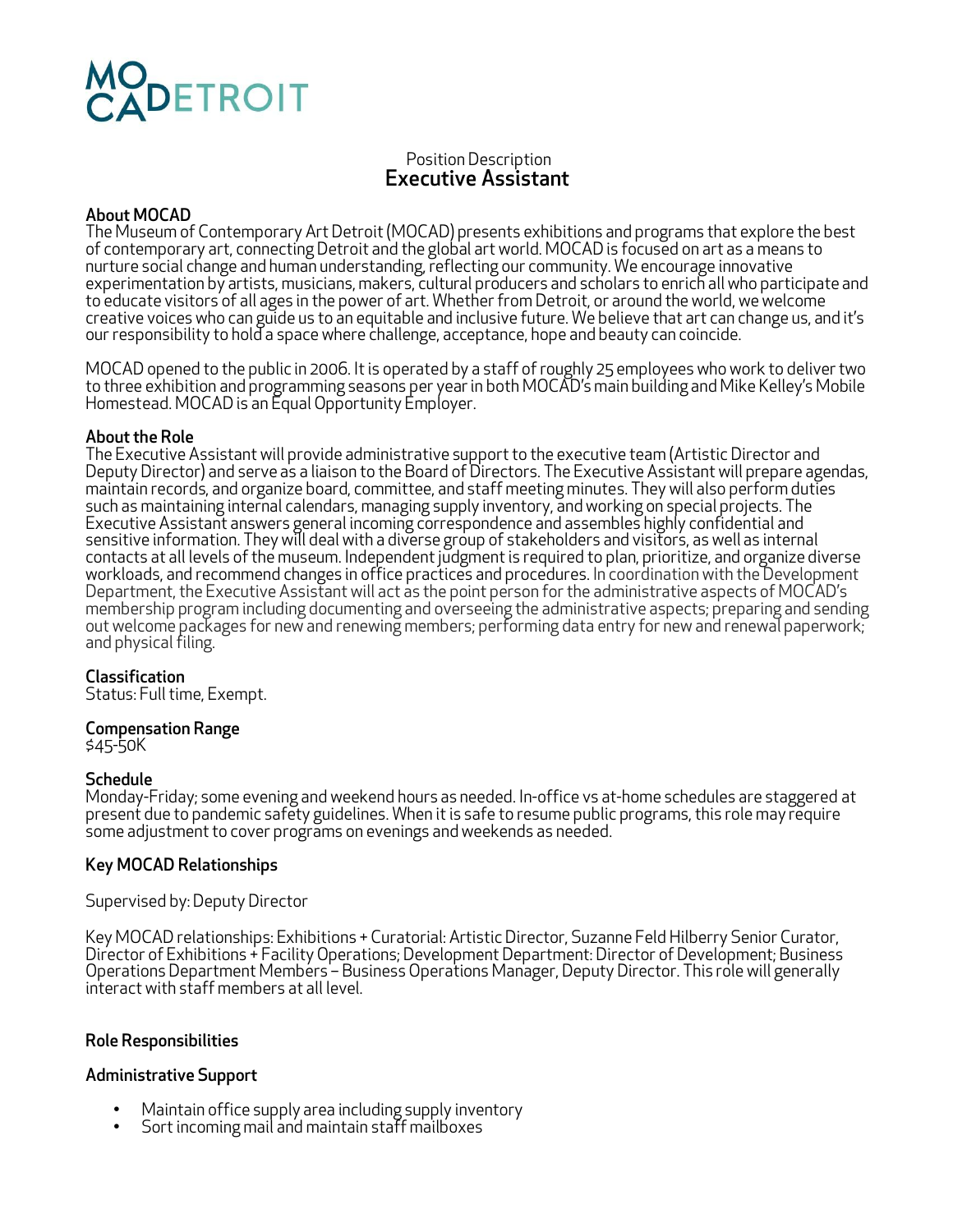# **DETROIT**

- Administrate all staff and department head meetings (alternating weekly): send reminders, create agendas, take notes and distribute to staff
- Take the lead in recognizing staff birthdays, and coordinate staff hospitality during special events (ordering staff meals, etc.)<br>Act as a point person for ensuring that internal staff events occur regularly (team building activities,
- Act as a point person for ensuring that internal staff events occur regularly (team building activit<br>annual staff holiday party, etc.)<br>• Assist with copy editing as needed, help maintain style guide<br>• Monitor and maintai
- 
- 
- Provides direct administrative support to the executive team (maintain calendars, schedule meetings; assist with correspondence).
- Prepare and formation for internal and external distribution on behalf of executive team. This may include writing or editing letters and memos, compiling data for reports, creating computerized presentations, writing reports, proofreading, and other information preparation duties.

# Board Administration

- Update and maintain the Board of Directors rosters.
- Monitor board contributions in partnership with the Deputy Director; prepare letters and invoices for Board contributions and other cultivation/funding projects as needed; share such information with the Development Department for official recognition.
- Update and distribute informational binders for incoming Board members.
- Administrate and manage quarterly board meetings and Executive Committee Meetings: send reminders, create agendas and compile materials, coordinate details and set up for meetings, recording of minutes.
- Administrate and manage committee meetings as needed.
- Assist the executive team and Board Chair with other board-related communication and organizational projects as needed, such as regular board announcements, organization information for board travel, administrating votes-by-email, etc.
- Act as a point person for board members, responding to and/or redirecting their needs and requests.

# Development + Membership Administration

- Coordinate administrative aspects of donor- and VIP-oriented events such as fundraisers and dinners, including coordinating VIP invites and RSVPs for general Museum events such as exhibition openings.
- Manage ticketing for major programs, fundraising events, and special events as needed
- Manage membership program including enrollment and fulfillment.
	- o Complete all fulfillment processes
- Maintain and update membership digital and physical records.
- Develop and implement membership promotions.
- Create and send membership communications.
- Manage renewal program including sending out membership renewal notices monthly.
- Monitor and manage membership email address.
- Participate in DonorPerfect clean-up and maintenance projects.

# Required Skills and Experience

- Three or more years of successful administrative experience, and experience reporting directly to senior management.
- Ability to maintain confidentiality and communicate with diplomacy and discretion.
- Strong attention to detail, excellent written and oral communication skills, and ability to polish all outgoing communications.
- Ability to prioritize conflicting needs, handle matters expeditiously and proactively, and follow through on projects to successful and timely completion.